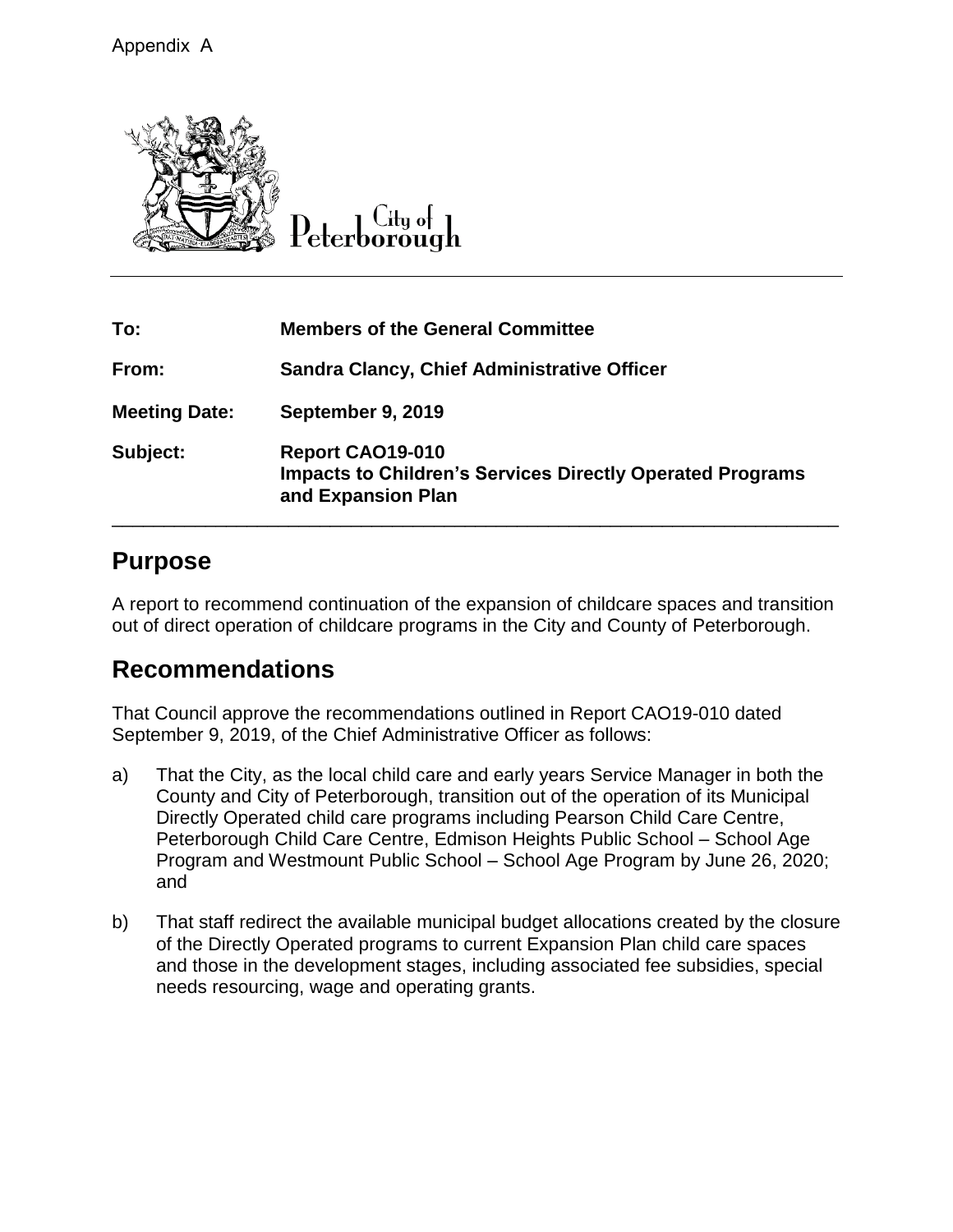- Page 2
- c) If required, staff be authorized to budget for a one-time draw on the Social Services Reserve to meet 2020 Expansion funding commitments and remain within the Council approved 2020 Operating Budget Guideline for the City.

# **Budget and Financial Implications**

In June 2019, the province announced that changes to Children's Services cost-sharing and administrative threshold amounts would be deferred until January 1, 2020. In mid-August, the province announced changes to the cost-share expectations for the Expansion Plan funding as well as delaying the implementation of the administrative funding changes to at least 2021. At the time of writing this report, staff are waiting to receive a formal communication from the Ministry of Education with additional details related to this announcement.

Chart 1 summarizes the potential financial impact on the 2020 City and County operating budgets, compared to the 2019 Children's Services budget, should Council approve the recommendations, or alternatively, elect to continue current service levels in the same manner.

| Children's<br><b>Services</b><br><b>Budget Area</b> | 2019<br><b>Approved</b><br><b>Budget</b> | 2020 Budget<br><b>Status Quo</b><br><b>Scenario</b> | $\frac{9}{6}$<br>Change | 2020<br><b>Budget No</b><br><b>DOP Eff</b><br><b>July 1, 2020</b> | $\frac{0}{0}$<br>Change |  |
|-----------------------------------------------------|------------------------------------------|-----------------------------------------------------|-------------------------|-------------------------------------------------------------------|-------------------------|--|
| Col 1                                               | Col <sub>2</sub>                         | Col <sub>3</sub>                                    | Col 4                   | Col 5                                                             | Col <sub>6</sub>        |  |
| Administration                                      | \$194,099                                | \$165,680                                           |                         | \$165,680                                                         |                         |  |
| <b>Directly</b><br><b>Operated Child</b><br>Care    | \$511,653                                | \$570,962                                           |                         | \$285,481                                                         |                         |  |
| Expansion<br>Funding (1)                            |                                          | \$435,909                                           |                         | \$435,909                                                         | (3)                     |  |
| Core Funding<br>(2)                                 | \$1,090,566                              | \$1,090,566                                         |                         | \$1,090,566                                                       |                         |  |
| Early Learning<br><b>Child Care</b>                 |                                          |                                                     |                         |                                                                   |                         |  |
| <b>Municipal</b><br><b>Share</b>                    | \$1,796,318                              | \$2,263,117                                         | 26.0%                   | \$1,977,635                                                       | 10.1%                   |  |
| <b>Municipal Breakdown</b>                          |                                          |                                                     |                         |                                                                   |                         |  |
| City                                                | \$1,257,423                              | \$1,561,551                                         | 24.2%                   | \$1,364,568                                                       | 8.5%                    |  |
| County                                              | 538,895<br>S                             | 701,566<br>S                                        | 30.2%                   | \$613,067                                                         | 13.7%                   |  |

## **Chart 1 Total Municipal Costs**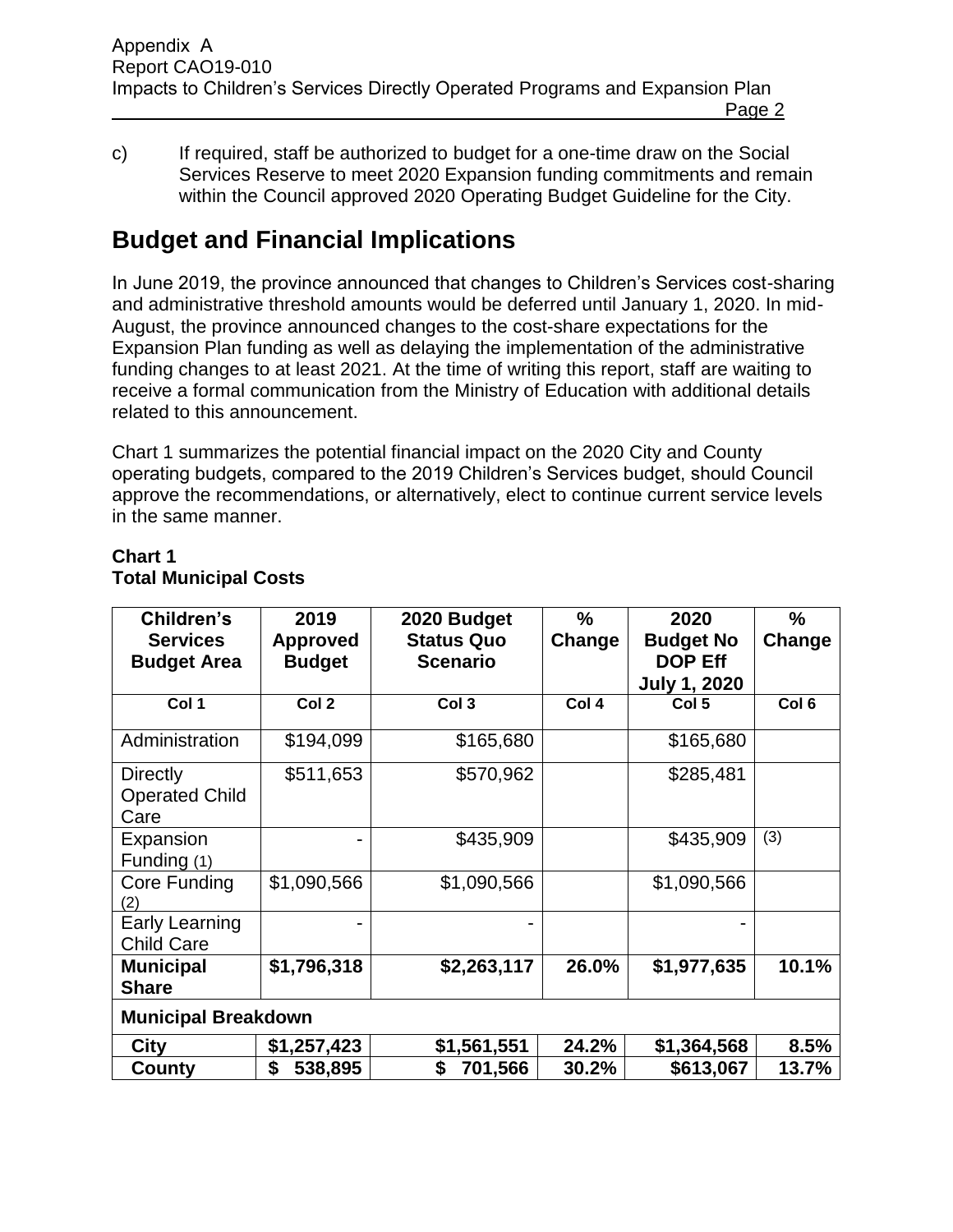|--|

| <b>Total</b><br><b>Municipal</b> | \$1,796,318 | \$2,263,117 | \$1,977,635 |  |
|----------------------------------|-------------|-------------|-------------|--|

Notes:

- 1) Expansion Funding To increase access to licensed child care for 256 children aged 0-4 years.
- 2) Core Funding To support the availability of licensed child care (0-12 yrs) for all parents and to assist eligible families with access to licensed/accredited child care and early years programs.
- 3) If there is a delay in the construction of any of the Expansion Plan spaces, this amount would be reduced.

For the 2021 budget, the cost of the Directly Operated child care will be zero, or a decrease of \$285,481.

The municipal breakdown is cost shared as City/County 70/30 in 2019 and 69/31 in 2020 based on projected child care licensed spaces. The closure of the Directly Operated programs could shift the City and County cost shares (based on projections for all 2020 current and intended licensed spaces) if no other agencies replace the two full day programs or the School Age programs. The net costs to the City and County if the Municipal child care spaces are not replaced by other child care agencies are \$1,390,740 (67%) and \$684,992 (33%) respectively.

## **Background**

#### **History of Child Care Programs**

The City of Peterborough is the designated Consolidated Municipal Service Manager (CMSM) for the delivery of Child Care and Early Years, Housing and Homelessness, and Ontario Works (OW) in the City and County of Peterborough. Funding from the Ministry of Education supports the City's mandated responsibility as the service manager for child care and early years to distribute fee subsidy, special needs resource funding, wage and operating grants.

The City also directly operates the following four child care programs:

- Pearson Child Care Centre
- Peterborough Child Care Centre
- Edmison Heights Public School School Age Program
- Westmount Public School School Age Program

The City entered into the direct delivery of child care in 1968 when it opened Pearson Child Care. Like many other municipalities of its size, the City was the first operator of some social and community services. Over time as the need for licensed child care increased, the provincial government entered into funding agreements with communitybased service providers for the delivery of child care programs. In 2000, child care system administration responsibility was transferred to the municipality. Currently there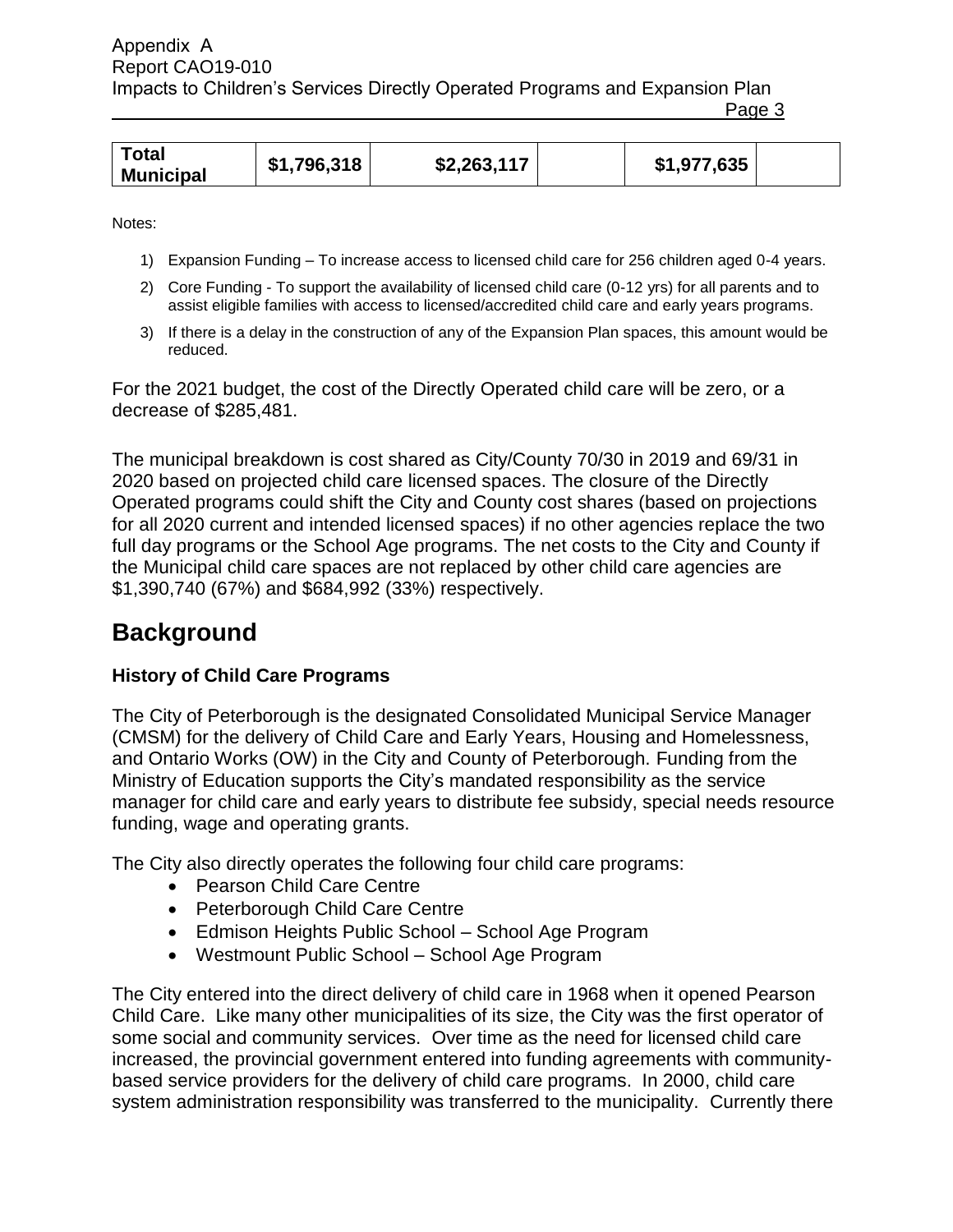are 3,745 licensed child care spaces in our community, including 297 spaces directly operated by the City (88 Full Day spaces and 209 School Age spaces) The remainder of spaces are provided by community based non-profit and for-profit organizations.

As the Service Manager, it is the City's responsibility to consider the long-term sustainability of child care and early years programs in our community. All decisions must take into consideration the impact to the entire system, while continuing to deliver quality programs, value for money and minimal disruption to families and child care operators in the system.

#### **Provincial Funding Changes**

As detailed in General Committee Report CSSS19-004, funding and service impacts to Children's Services from the Provincial Budget of June 10, 2019, were proposed to increase local costs as follows:

- 1. The threshold for allowable administration funding for municipalities will be reduced from (10%) to (5%) and all administration funding for Children's Services, including Wage Enhancement administration funding, will now be costshared at a rate of 50/50. This was also previously funded (100%) by the Province. Altogether, staff estimate these impacts to be approximately \$366,058.
- 2. Municipalities will also be required to cost-share the operating portion of Expansion Plan funding at a rate of 80/20 provincial/ municipal. This funding was previously provided at (100%) by the Province. Staff estimate that if the municipality had to absorb the full impact in 2020, the cost would have been approximately \$518,000.

However, as announced in August, the Province provided further details on the new approach to the implementation of child care funding changes.

In response to feedback received, the funding changes will now be phased in over a three-year period starting in January 2020.

The phased implementation approach will be rolled out as follows:

- o **On January 1, 2020**, CMSMs will be asked to cost-share Expansion Plan operating funding at a rate of 80/20 provincial/ municipal. The Province has indicated that while cost sharing continues to be encouraged, the ministry is committing to providing 80 percent of this funding regardless of the CMSM contribution.
- o **The following year on January 1, 2021**, CMSMs will be asked to continue costsharing Expansion Plan operating funding at a rate of 80/20 and be required to cost share all administrative funding at a rate of 50/50; and finally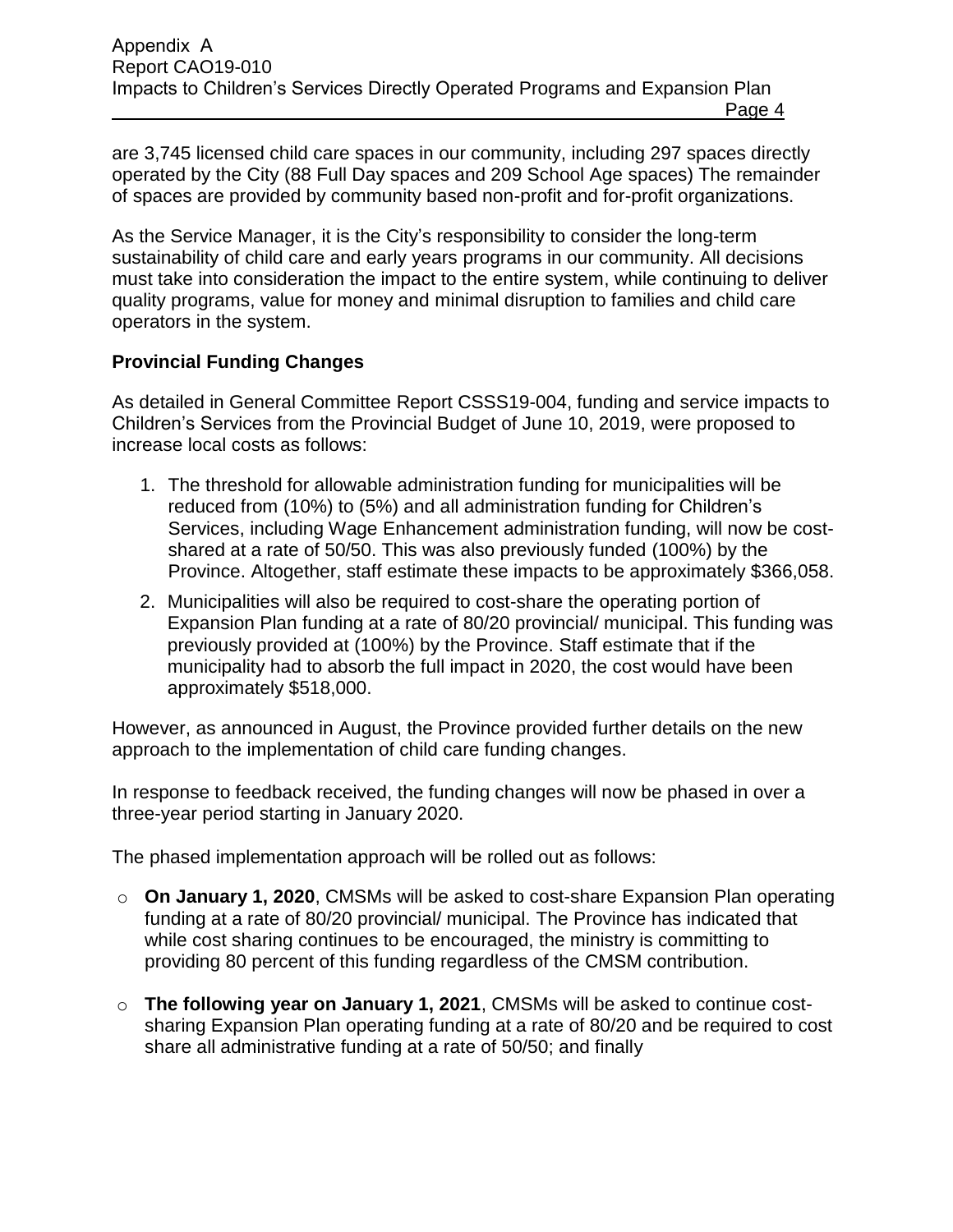o **On January 1, 2022**, the threshold for allowable administrative funding CMSMs can spend on child care will be reduced from 10% to 5% in addition to the ongoing cost sharing requirements previously introduced.

The provincial government's expectation is that ministries, agencies and transferpayment partners, including municipalities, will drive innovation in programs and services delivery to improve sustainability, find efficiencies and maximize value for tax dollars.

### **Expansion Plan Funding**

The Expansion Plan Funding was launched in 2017 by the Province to create 100,000 high-quality licensed childcare spaces for children aged 0-4 in Ontario and, at that time, required no municipal contributions. Funding was provided to municipalities to plan for expanded spaces to meet this target over 5 years. Municipalities now have the flexibility to decide how much to contribute representing (20%) of the allocation and the Province contributing (80%), up to the maximum.

Based on the former funding model, the Municipal Budget provided no municipal funds. The 2020 Municipal contribution is estimated to be \$435,909 shared 69% City 31% County (based on current projections for 2020 licensed spaces).

The chart below lists the programs supported by Expansion Plan funding for spaces that have opened or are planned. There are two projects currently under construction and one other that is on hold pending Council direction.

#### **Chart 2 Expansion of Agency Sites**

| <b>Agency Name</b>                        | <b>Completion</b><br><b>Status</b> | # of FD<br><b>Spaces Pre</b><br>Expansion* | # of<br><b>Expanded</b><br><b>FD Spaces</b> | Total # $FD^*$<br><b>Spaces Post</b><br><b>Expansion</b> |  |
|-------------------------------------------|------------------------------------|--------------------------------------------|---------------------------------------------|----------------------------------------------------------|--|
| Col 1                                     | Col 2                              | Col 3                                      | Col 4                                       | Col 5                                                    |  |
| <b>City Expansion Sites</b>               |                                    |                                            |                                             |                                                          |  |
| <b>Centre Educatif Les Petits Curieux</b> | 2017                               | 26                                         | 13                                          | 39                                                       |  |
| Municipal - Pearson                       | 2017                               | 26                                         | 13                                          | 39                                                       |  |
| Strath - Crestwood                        | Sep-19                             | 0                                          | 25                                          | 25                                                       |  |
| Compass - Mc Rae**                        | 2020                               | 0                                          | 49                                          | 49                                                       |  |
| Trent Child Care - King George***         | 2020                               | 31                                         | 18                                          | 49                                                       |  |
| <b>Total City</b>                         |                                    | 83                                         | 118                                         | 201                                                      |  |
| <b>County Expansion Sites</b>             |                                    |                                            |                                             |                                                          |  |
| Compass - Millbrook                       | 2017                               | 0                                          | 49                                          | 49                                                       |  |
| YMCA - Lakefield Child Care               | 2017                               | 27                                         | 22                                          | 49                                                       |  |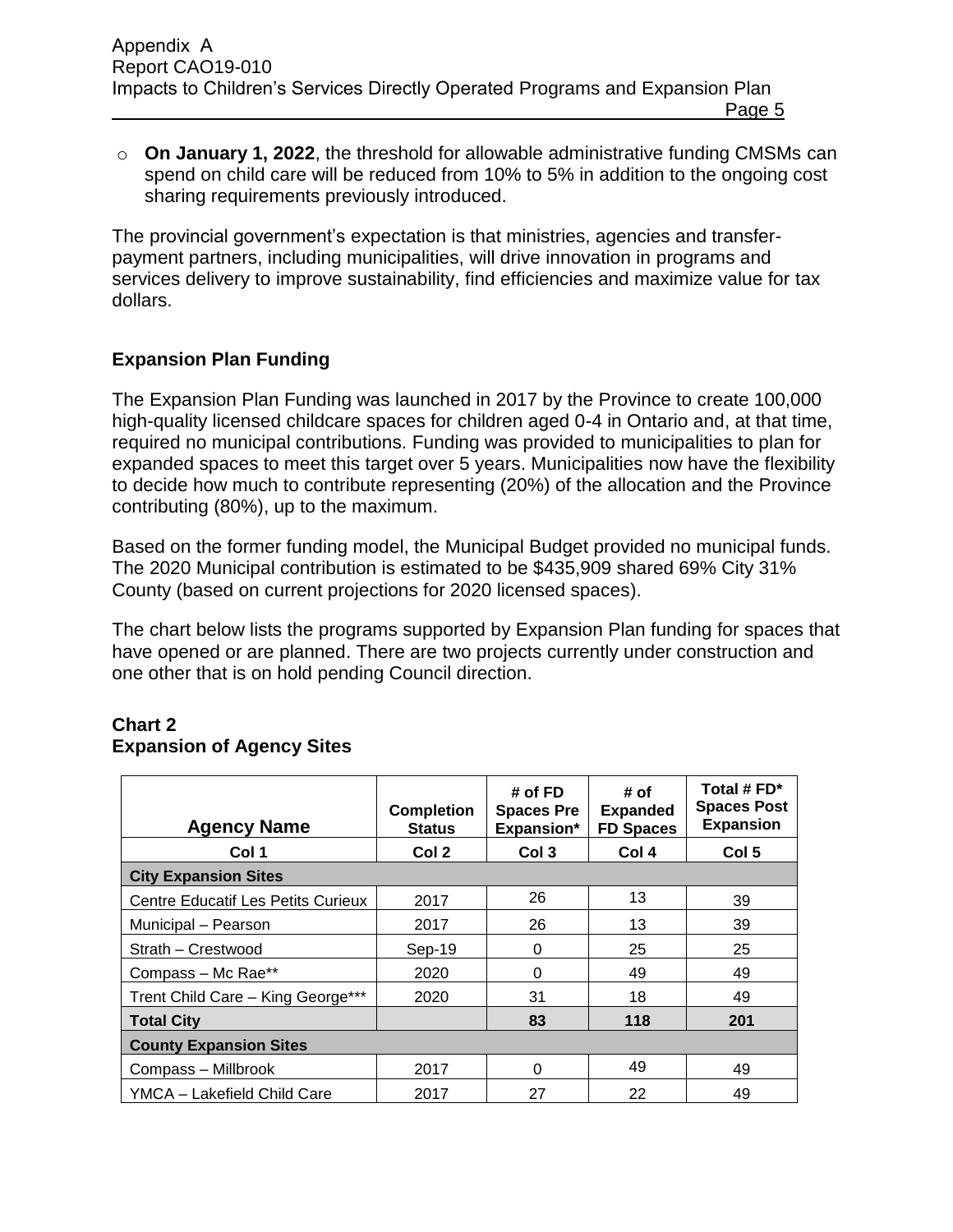#### Report CAO19-010 Impacts to Children's Services Directly Operated Programs and Expansion Plan Page 6 Appendix A

| Trent - Bridgenorth   | Apr-19   | 32  | 15  | 47  |
|-----------------------|----------|-----|-----|-----|
| Hucklebug - Havelock  | $Sep-19$ | 26  | 13  | 39  |
|                       | 2020     |     |     |     |
| Hucklebug - Norwood   | Deferred |     | 39  | 39  |
| <b>Total County</b>   |          | 85  | 138 | 223 |
| Total All Commitments |          | 168 | 256 | 424 |

\*Full day licensed spaces for children 0 – 3.8 years (numbers to not include school-age spaces) \*\*Project already under construction

\*\*\*Project already under construction

#### **Existing and Growing Need**

The City oversees and supports the child care system comprised of approximately 3,745<sup>1</sup> licensed spaces (2,574 City/1,171 County) in 105 non-profit, municipal, commercial and home-based child care sites. The City provides fee subsidies and wage and operating grants to each of these programs. Financial supports help operators keep parent fees more affordable for families and keep their program financially viable.

With Expansion Plan funding, the City has expanded spaces in the city and county to help address the growing demand for licensed child care. While progress has been made, the demand for space continues to increase. Based on local data there are 1,104 children waiting for a child care space in our community. 58% of these children are  $0 - 2$ years old. There is no waiting list for fee subsidies.

### **A Way Forward**

Continuing to operate the four directly operated programs is estimated to increase the municipal share a further \$59,309 from the 2019 budget of \$511,653 to \$570,962 in 2020. Continuing with the Expansion Plan and providing the 20% municipal share will cost \$435,909. The total impact to the 2020 budget is \$495,218.

If the CMSM transitions out of the direct delivery of child care and ceases operations of all Directly Operated programs, the municipality can avoid costs of \$570,962 annually. This amount could then be utilized to financially support the expansion projects (256 spaces) including those currently under construction or on hold pending further direction from Council.

A closing date of June 26, 2020 is being recommended to coincide with the school year end, resulting in a phase-in of the savings in ceasing to deliver the Directly Operating programs at the same time as the Expansion Plan funding is being phased-in as the new spaces open.

 $\overline{a}$ <sup>1</sup> 2019 Peterborough Early Learning System Overview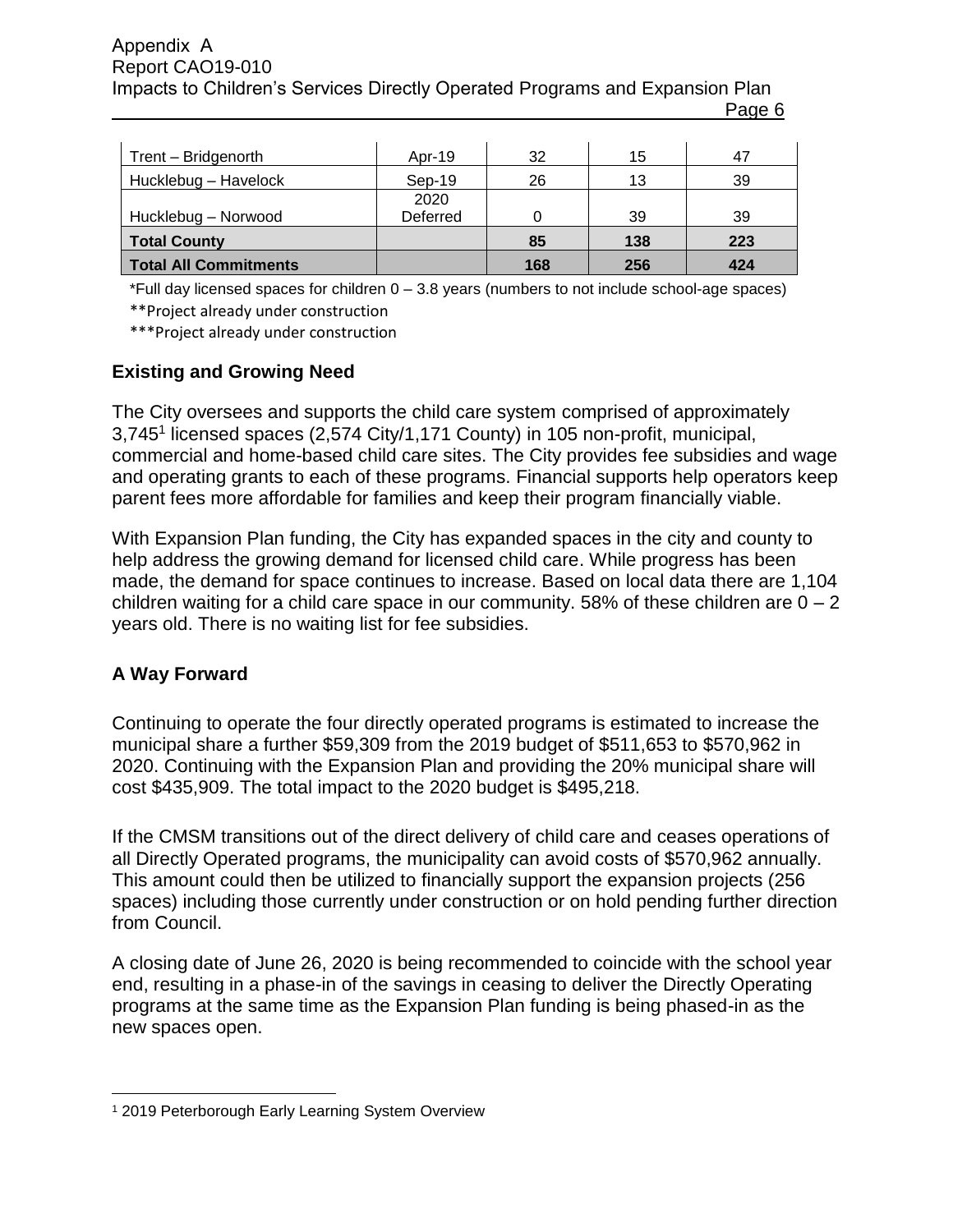Page 7

If approved, the cessation of the Directly Operated Programs will result in the following impacts:

- Closure of 297 licensed spaces that serve approximately 281 children
- Displacement of 30 employees currently working in four programs as well as some additional on-call staff;
- Reduction of staffing levels in the Children's Services program by 14.78 full-time and 10.69 part-time positions;
- Potential one-time costs associated with the hiring of relief workers in order to maintain legislated staffing ratios through the transition period;

It is possible that existing child care service providers will be interested in operating from the present locations and/or accessing available operating grants. However, there is the potential loss of licensed child care spaces to the community if no alternative service provider undertakes the available funding.

It is anticipated that some displaced staff will be able to secure employment in other child care programs. However, it is also recognized that staff compensation will be impacted given salaries paid to municipal child care staff are higher than salaries paid by non-profit agencies. There also may be some opportunity for employees to bump into other L 126 union jobs depending on their skills.

A prolonged implementation period will be difficult for staff and children and could result in challenges to sustain ongoing operations due to loss of staff and children. The operation of licensed childcare spaces requires maintaining legislated staff to child ratios at all times. If appropriate ratios cannot be maintained, the program cannot operate. To ensure continuity of service, staff will be given working notice. Displaced employees would be eligible for lay-off and recall rights as determined by the current Collective Agreement.

While this direction will impact the children, families and staff at the Directly Operated Programs, staff will:

- Realign the use of municipal funds to continue to support the expansion of spaces with Expansion Plan funding to build and operate new child care spaces;
- Redirect operating grants currently paid to the Directly Operated programs to support the child care system and sustain system services for families;
- Work with families to assist in the relocation of their children to other child care programs.

Due to the timing of these recommendations, this report could not go to the Joint Services Steering Committee prior to the General Committee meeting. The report will be presented at Joint Services on September 12, 2019.